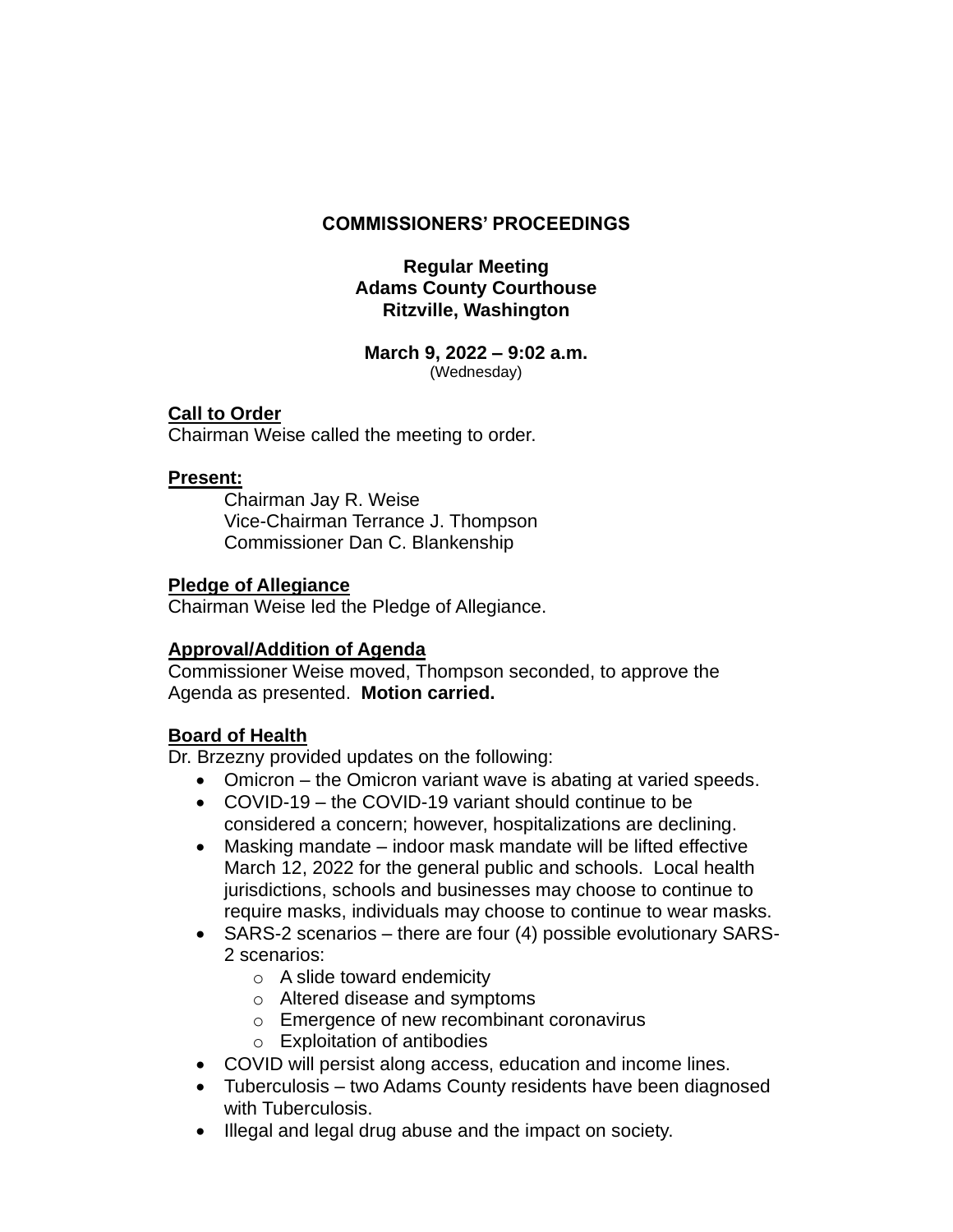# **Integrated Health Care Services**

Integrated Health Care Services Director Guse provided staff updates, noting Brendan Abonyi has been hired in the Environmental Health Department. Additionally, updates on staff activities were provided as well as current vacant positions.

# **IHCS Contracts**

Commissioner Blankenship moved, Thompson seconded, to authorize the Chairman to sign the following contracts as presented:

- Letter of Agreement between Coordinated Care of Washington, Inc., and Adams County dba Adams County Integrated Health Care Services. (Increases capitation rates for Behavioral Health by 2%, retroactive to April 1, 2021.)
- 2022 Community Behavioral Health Enhancement Payment Agreement between Community Health Plan of Washington, a Washington State not-for-profit corporation ("CHPW"), and Adams County dba Adams County Integrated Health Care Services, effective January 1, 2022. (Agreement adds funding allocation for January, 2022 through December, 2022.)
- Consolidated Contract CLH31001, Amendment #2, between the State of Washington Department of Health and Adams County Integrated Health Care Services for increased funding of \$361,130 for a total contract award of \$1,874,296 for the period January 1, 2022 through December 31, 2024. (Amendment rolls some prior unspent and normal annual funding allocations starting January, 2022 to HD program not yet allocated for 2022-2024 period.)
- Agreement #750-720-1738, Amendment #1, between Spokane Regional Health District and Adams County Health Department in the amount of \$9,000 effective July, 2021 through June 30, 2022. (Amendment extends Agreement end date to June 30, 2022.)

#### **Motion carried**.

#### Recovery Navigator Program

Gloria Ochoa, Substance Abuse Program Manager, reviewed the Recovery Navigator Program. The program will provide community-based outreach, intake, assessment, and connection to services and, as appropriate, long-term intensive case management and recovery coaching services to youth and adults with substance use disorders. The principles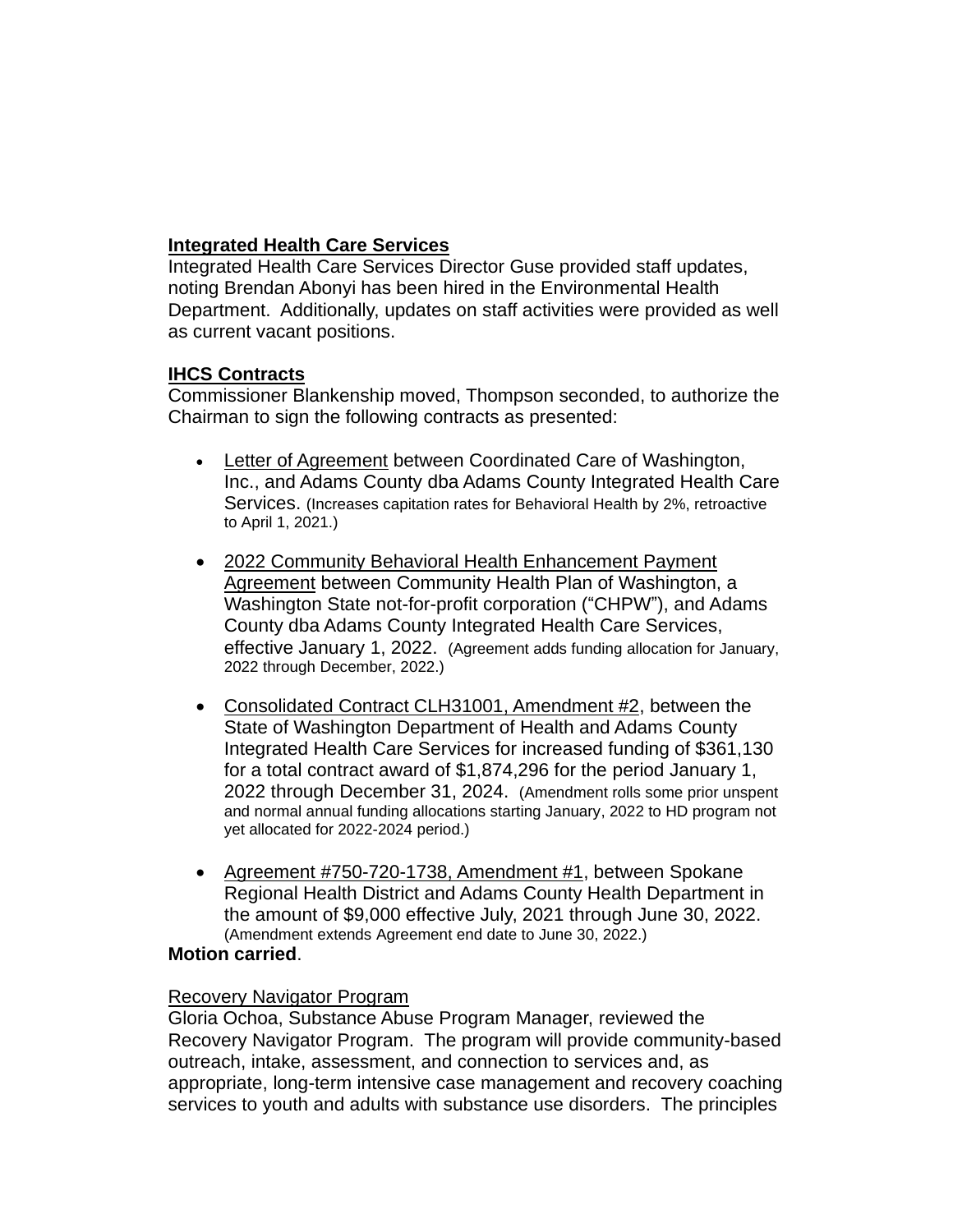of the program were reviewed as well as the work group model and the composition of such.

**Recess @ 11:19 a.m. Reconvene @ 1:00 p.m.**

### **Board Workshop**

Public Works

Public Works Director O'Brien provided updates on road maintenance; solid waste; staffing; facilities; and, fairgrounds.

### Deal Road Project #2

Assistant County Engineer Reynolds reviewed the Local Agency Agreement between the Washington State Department of Transportation and Adams County; and, the Local Agency Federal Aid Project Prospectus between Washington State Department of Transportation and Adams County, to authorize preliminary engineering funding for Deal Road Project #2 (CRP-197). Action is anticipated March 15, 2022.

# Sheriff's Evidence Building

Public Works Director O'Brien reviewed a proposed budget for expenses that will be incurred in preparation for the contract to be drafted with the Department of Commerce to construct the evidence building in Othello. To complete the project budget and submit the same on the project readiness survey to Commerce, a commitment of county funds not eligible for grant reimbursement in the amount of \$45,000 will need to be approved. O'Brien will discuss the matter with Auditor Hunt and prepare a proposal for Board consideration.

Additionally, O'Brien requested and received **consensus authorization to advertise for Request for Qualifications (RFQ's) from a consulting firm, or firms, with expertise in Land Boundary and Topographical Surveys and Environmental Studies/Soils Investigations regarding the Sheriff's Evidence Building project.**

#### **Solid Waste**

Public Works Director O'Brien, along with Commissioner Blankenship, attended a Zoom meeting on Monday afternoon with the Department of Ecology concerning the new level of interest on the part of Waste Management Inc., in utilizing the permit for their original solid waste landfill and recycling facility outside of Washtucna. Commissioner Blankenship noted, in deciding certain matters, he will recuse himself from the process due to a family interest in the Washtucna property.